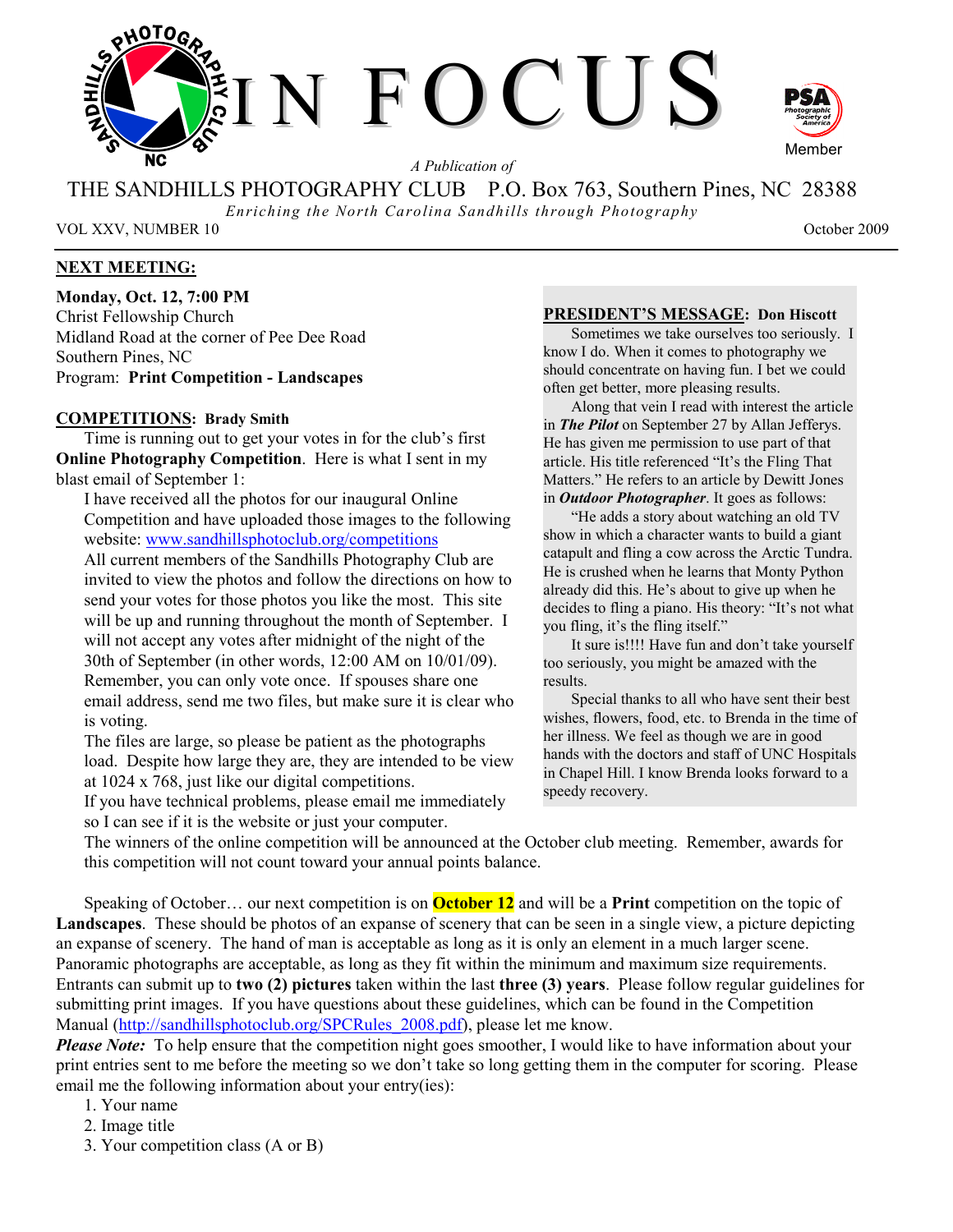Please submit the above information about your  $photo(s)$  to the competition email address: competitions@sandhillsphotoclub.org.

As discussed in the September club meeting, we not received enough interest in the idea of adding a Class C designation to continue the idea. I told the board in September that we are dropping the suggestion for now. However, if you are interested in the club having a critique-only class, please let the competition committee know.

You will find attached to this newsletter (page 7) the official release of the 2010 Competition Topics with full descriptions. We really look forward to next year's competitions and hope everyone will take the opportunity to shoot fresh, creative images for these competitions. You may notice that there are six topics. We have scheduled an online competition (Parks) to be our first official online competition that will count toward your annual points balance.

Also, please note the titles of the proposed 2011 competition topics, which still need to be reviewed in our next board meeting: **Birds, Transportation, Just Add Water, Portraits, Sports,** and **Nature**. More detailed information will be given next year about this time. *HAPPY SNAPPING!* 

# **PROGRAMS: Len Barnard**

**November 9:** "**Take A Second Look With George.**" This program will be a very informative and, if you know George Butt, entertaining. To allow George time to provide constructive critiques you will be allowed to submit **one** of your images that you want critiqued or you need help with. Everyone will have the opportunity to comment or ask questions. The time devoted to each picture will be determined by the number of entries.

The subject is open and time limit waived. This is not a competition, but it should be a fun-packed evening hearing George's expert, humorous comments gained from over 60 years of participating in worldwide photographic competitions and exhibitions.

Images should be submitted electronically as is normally done for our digital competition and detailed below. **To allow George ample time to organize and to preview the images before the meeting, the deadline for submission is Friday, October 30.**  Please submit your images as an attached file to Bill Matthews at  $w$ matth $@g$ mail.com. Images should be JPEG format, maximum file size 2 MB, and the file name should include the title.

(Abbreviations allowed). The smaller dimension should be at least

#### **WORKSHOPS: Bill Matthews**

*Sharpening Images in Photoshop* with **Bob Biamonte**, Saturday, **November 14**, 10 AM till Noon, Sandhills Community College, Van Dusen, V-106.

What does Photoshop do when it sharpens a photo? When I scan a photo should I sharpen it while scanning? What about sharpening in the digital camera? The answers to these questions and how to use Photoshop in different ways to sharpen photos will be covered in Bob's next workshop. We will learn about selective and global sharpening, using the high pass filter, and selective edge sharpening. This workshop will be using Elements 7 so it will be applicable to both Photoshop and Elements users. Bob will have a signup sheet at the October meeting. The lab can seat 20 people.

758 pixels. Color space should be sRGB for best compatibility with our projector. All submissions will be acknowledged. Please contact Bill Matthews, 692-8254 if you have any questions.

**December 14:** This is the date for our Christmas dinner. It will be a Jolly Good time!!!!! See the attached menu and reservation form (page 6) and make your reservations before November 30. *Table on the Green* needs an accurate count for the dinner and I need time to prepare the cards with your entrée selection so that the servers can server you your correct entrée.

### **FALL FIELD TRIP: Kathy Green**

The Fall Trip to Cherokee and the Smoky Mountains is **October 19 - 21**. It's almost time so here are the final details:

- Make your reservations at the Holiday Inn as soon as possible at the special club rate of  $$70.00 + tax$ . Hot cooked breakfast included. Call 1-828-497-9181. The rooms fill up FAST in October. It is their prime time because of the beautiful fall colors. Request a ground floor if needed. There is no elevator. We need at least 10 rooms booked for the special rate (regular rate is  $$110.00 + tax$ ).
- Dinner on **Oct. 19** at 6:30 pm at the hotel restaurant, The Chestnut Tree; afterwards there is a slide show presentation by local published photographer Jerry Jaynes in the hotel conference room. Jerry will show local area photos and tell us the best time to go for good light.
- **Oct. 20** optional dinner at 6:30 pm at Selu Gardens Restaurant at Harrah's Casino then off to play and have fun at the Casino or maybe sunset shots.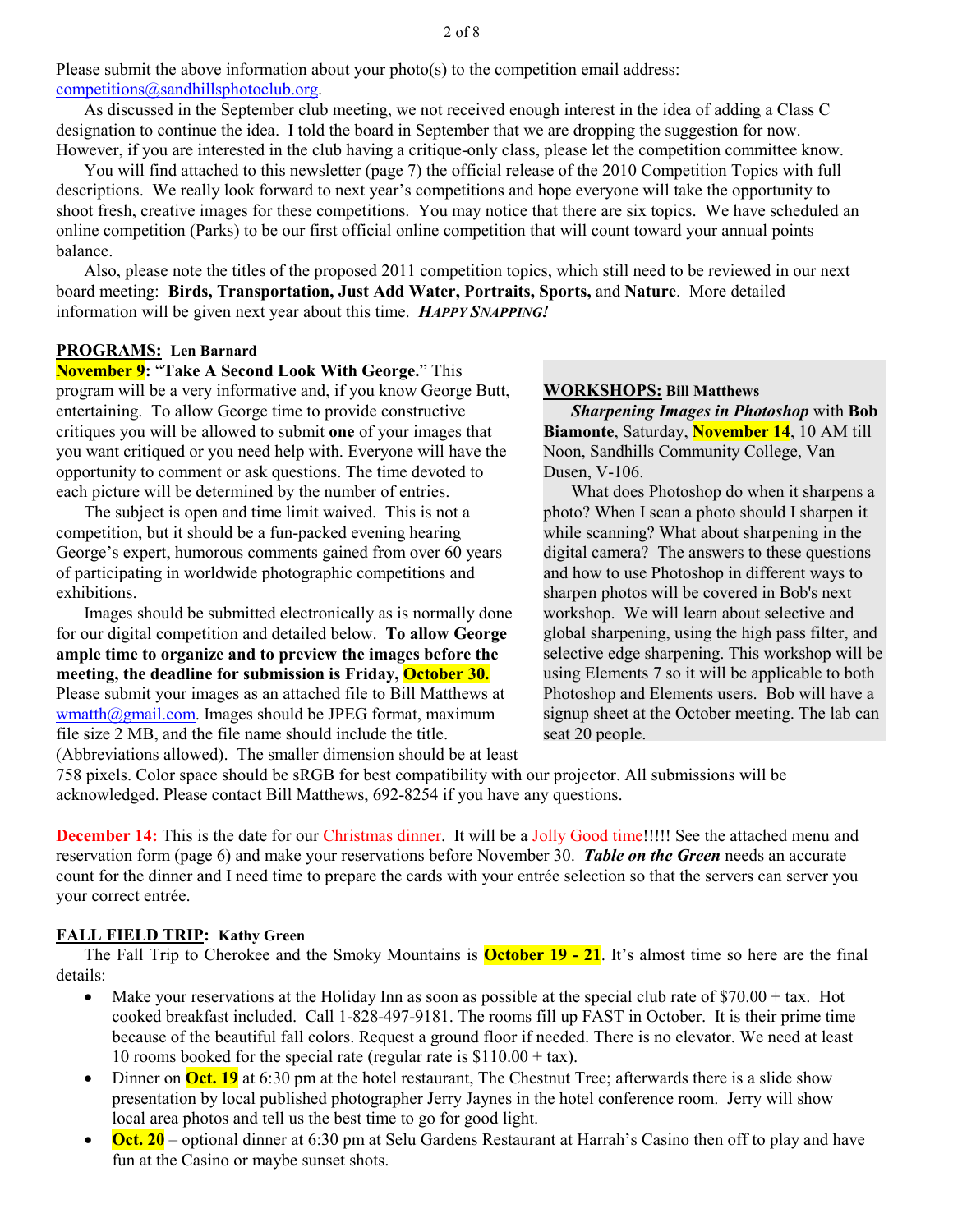- **Oct. 21** On your own. Enjoy some of the beautiful scenic drives: drive to Gatlinburg across the Smoky Mountains or to Townsend and spend the night. Townsend is only 15 minutes from the gorgeous Cades Cove. It has beautiful scenery and wildlife. Cades Cove opens at sunrise.
- Recommended hotels in Townsend, Tn: River Stone Lodge at 865-448-6677 and Tally Ho Lodge at 865-448- 2465
- Questions??? **Kathy Green** at 910-585-0190 or **klg1309@aol.com**

# **EXHIBITIONS: Betty Hendrix**

# **Weymouth through the Lens: A Photographic Essay August 30 to October 29, 2009**

Pick-up your photos **Oct. 30** between 10:00 am and 1:00 pm. The Boyd House at Weymouth is open from 10 a.m. to 2 p.m. weekdays. The exhibit is on the second floor in the St. Andrews Room (also known as the board room or conference room). Eighteen members brought 34 photos to display in the show. Please go to see the exhibit and invite friends and neighbors as well.

The opening reception was a big success. The day was delightful and we had a good turnout. **Len Barnard** and **Jim Davis** were splendid hosts serving wine and lemonade to everyone. Many of our members provided wonderful platters of afternoon nibbles that were enjoyed by all. Several members donated wine and beverages and helped with the set-up and clean up. Thank you all!!! **Dave Verchick** donated one of his photographs to Weymouth. They selected his photo of the shutter latch. This is much appreciated.

# **THINK SPRING!!! -- MORE PHOTOS TO EXHIBIT!!!**

Our next exhibition will be in **March 2010** at Sandhills Community College. The college has asked that our club participate in a joint show as part of the **Palustris Festival**. Denise Baker is organizing a show, which will team up photographs with the sister city in Ireland and us. She is putting together a prospectus and will be the one to jury what pieces will be included. This fall would be a great time to get out and take photos that could be possibilities for this show. Denise really liked the photos at the Weymouth Exhibit.

The photos may be from Moore County, but she is looking especially for a concentration of photos in and around Southern Pines, which is the official NC sister city. Denise plans that this will be a festive event with a very special reception for the public. Photos will be printed and matted, but not framed. They will be put in Crystal Clear Bags for the hanging. They will probably be limited to mats of two sizes:  $11x14$  or  $16x20$  outer dimensions so that we may provide just one or two bag sizes and purchase in bulk. There will be more details in a couple months.

Ireland will be shipping a box of their photos here for this event. When this show closes, their photos plus our photos will be shipped to Ireland for a similar show over there.

#### **MEMBERSHIP: Alison Earl**

As of the September meeting we are still at 100 paid members, along with our 2 honorary members!!!!

I haven't received any news from any of our newer members to share with you, but I would like to take this quiet time to again thank **Bill** and **Eva Ball** for all their help in the Photography Club over the years. I know they worked with **Marilyn Owen** before me, and they were a big part in my decision to take over the membership chair. They very quietly sat in the back of the room and distributed nametags; made sure you returned the nametags (by chasing you around the reception hall!!!!); and re-alphabetized the nametags each month prior to the next meeting. While occasionally you may have been a

little annoyed that you had to wait for a moment or two to get your nametag, realize that for 10-15 minutes each and every meeting, they were *SWAMPED* with everyone arriving at the same time (we believe you purposely gather outside the Church Hall and come in all together!), and each of you expecting your nametag immediately!  $\odot$  In addition they had to deal with the occasional missing nametag, which is always disturbing for both you and us. We never know if it went home with you or we misplaced it. They handled the good and bad each and every month with a smile.

The Balls are moving to Missouri to be closer to their family. I will miss sharing the back table with them, and wish them all the best in their move.

# **Meet Happy!**

**Jill Margeson** would like you to meet Happy, the traveling Bluebird. Find out how Happy can join you on your next trip around town or to more distant destinations. See the attachment on page 8.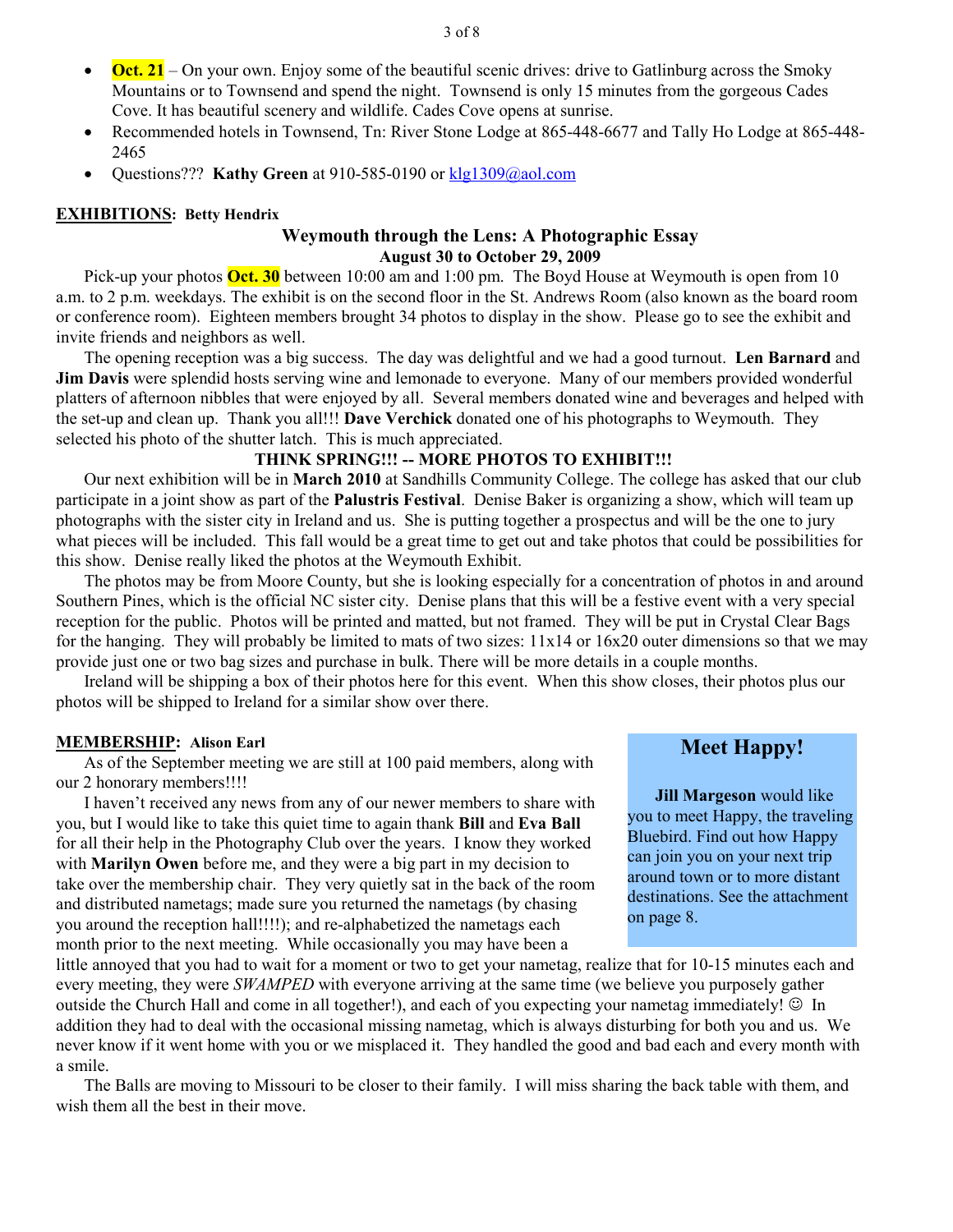#### 4 of 8

#### **LIBRARY: Gisela Danielson**

**NEW BOOK**: The Digital Photography Book, Volume 3, by Scott Kelby. This book has just been published and is a great addition to our library. We now own all three volumes.

You may borrow books and/or DVD/CDs. Place your order via email, gdanielson@nc.rr.com or call me, 673-0521. Your order will be ready for pick-up at the next SPC meeting and is due the following month.

Donations of gently used and **recent** photography related books and CD/DVDs are always appreciated.

#### **REFRESHMENT ASSIGNMENTS: Bill Sheppard**

The following are refreshment providers for the next three months:

| October                      | Carol Smetana & Joan Herrman       |                               |                                  |          |
|------------------------------|------------------------------------|-------------------------------|----------------------------------|----------|
| November                     | Pat Murray                         |                               |                                  |          |
| December                     | <b>Christmas Party</b>             | <b>2009 SPC Board Members</b> |                                  |          |
|                              |                                    | President                     | Don Hiscott                      | 295-9544 |
|                              |                                    | Vice President                | Len Barnard                      | 673-2135 |
|                              |                                    | Secretary                     | Donna Ford                       | 295-5301 |
|                              |                                    | Treasurer                     | Denis Smetana                    | 944-8124 |
|                              |                                    | Past President                | <b>Bill Matthews</b>             | 692-8254 |
| <b>NEXT BOARD MEETING:</b>   |                                    | Programs                      | Len Barnard                      | 673-2135 |
|                              | Thursday, <b>Oct. 15, 3:00 pm,</b> | Competition                   | <b>Brady Smith</b>               | 947-3946 |
|                              | <b>Sandhills Community College</b> | Exhibitions                   | <b>Betty Hendrix</b>             | 949-4131 |
| <b>Horticultural Gardens</b> |                                    | Field Trips                   | Brenda Hiscott (Spring) 295-9544 |          |
|                              | Visitor's Center.                  |                               | Kathy Green (Fall) 585-0190      |          |
|                              |                                    | Day Trips                     | Jill Margeson                    | 673-1497 |
|                              |                                    | Hospitality                   | <b>Bill Sheppard</b>             | 944-1219 |
|                              |                                    | Publicity                     | Ann Stokes                       | 235-0950 |
|                              |                                    | Workshops                     | <b>Bill Matthews</b>             | 692-8254 |
| <b>SPC WEBSITE:</b>          |                                    | Newsletter                    | Ann Stephens                     | 673-2091 |
|                              | www.sandhillsphotoclub.org         | Library                       | Gisela Danielson                 | 673-0521 |
|                              |                                    | PSA Rep                       | Jim Smith                        | 673-4744 |
|                              |                                    | Membership                    | Allison Earl                     | 215-0316 |
|                              |                                    | Website                       | John Wynton                      | 673-1084 |
|                              |                                    | Club Photographer Jim McGill  |                                  | 295-6686 |

### **MONTHLY FINANCIAL REPORT: Denis Smetana**

#### **Monthly Financial Report Regular Account**

| Aug. 1, 2009  | Starting balance<br>Expenses | \$5,423.66<br>$-$ \$354.73 |
|---------------|------------------------------|----------------------------|
|               | Income                       | \$10.08                    |
| Aug. 31, 2009 | Final balance                | \$5,079.01                 |

The expenses for August were for fall pre-trip expenses, a book for the library and dinner and fuel expenses for the August judges.

Income was from sale of a book at the August meeting and interest on our checking account.

# **Monthly Financial Report Projects Account**

There was no other activity in our projects account so the beginning and end balance was the same at \$162.65. The balance of the Regular Account (including the Projects Account) is \$5,241.66.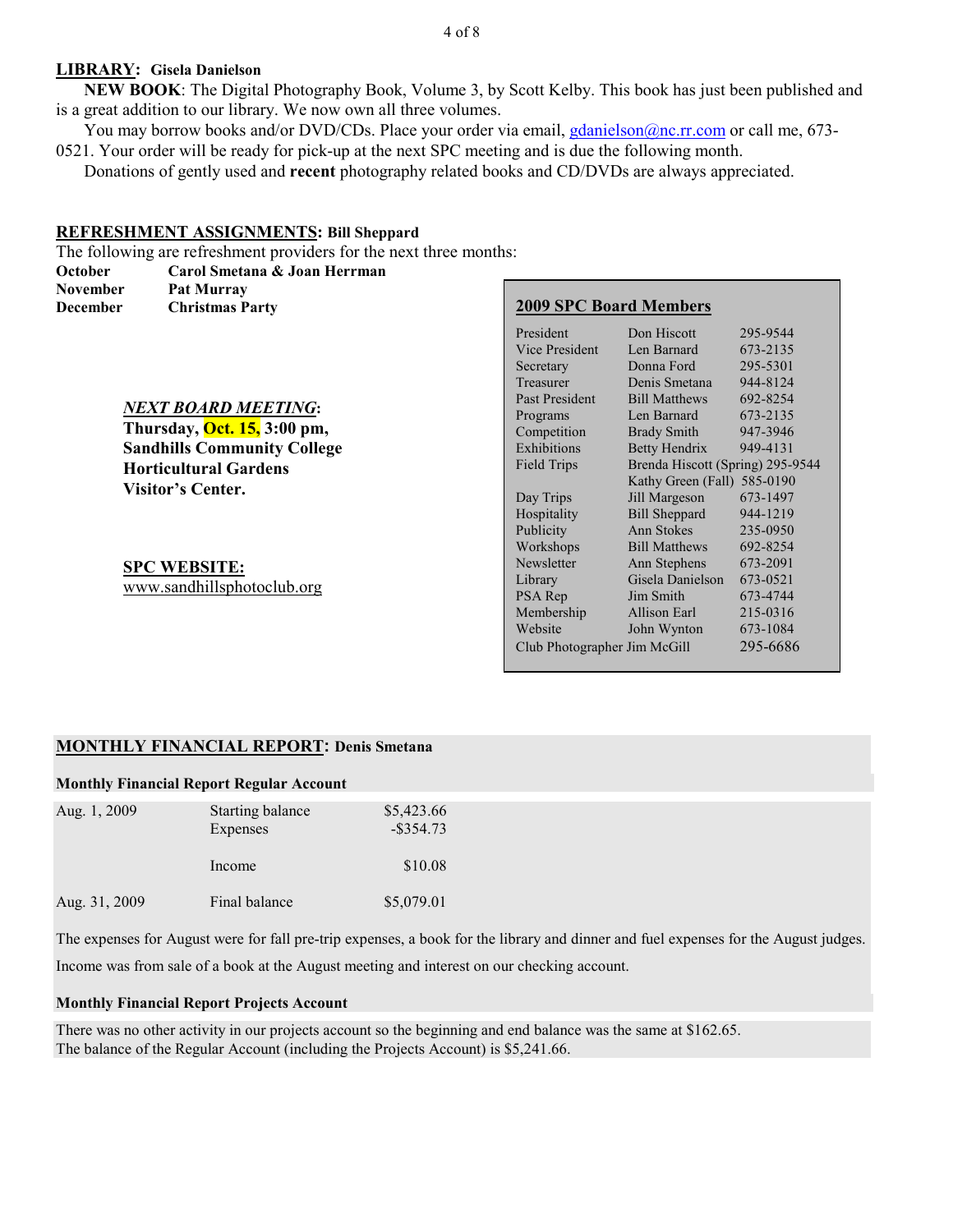# **PHOTO EQUIPMENT CLASSIFIED**

*FOR SALE*: **Epson P-4000**, 80 GB Ext. multimedia storage drive/viewer with carrying bag, \$400, Contact Bill Newton at 692-7113 (home) or 692-2110 (office) or newtonw@mac.com.

*FOR SALE*: **Ballhead,** *Bogen/Manfrotto Model 3262QR* ballhead with integrated quick-release platform, and a mating camera mount platform. Condition is excellent. Asking \$55.00. Contact Jim Smith at smithjf@aol.com.

*FOR SALE*: **Mat Cutter, Logan Model 301-s** comes with two cutter heads, a bevel cutter and a straight edge cutter. Will accommodate up to 30-inch cuts. Included are extra blades, a DVD video instruction and a VHS instructional videotape. If needed, I will demonstrate how to use to a potential buyer. Asking \$50.00. Contact Jim Smith at smithjf@aol.com.

If you wish to buy or sell photo equipment, send your ad to **Ann Stephens** at astephens95@nc.rr.com. Ads run for two issues unless you request otherwise.

# **Photo Tip of the Month: Jill Margeson**

# **SPC Twenty Years Ago**

In spring of 1989, **Tommy Iorio** was planning a field trip to the Cades Cove area of the Smoky Mountains for the club. A room in Townsend, TN, cost \$43 per night. Also a one day field trip to Old Salem in Winston-Salem, NC was being organized. This is an 18th century restored Moravian town. Fees for tours to all buildings was \$12.

The February competition theme was "Carolina Yesteryears," calling for photographs of "historic structures and their grounds, early farms, or homes or portions thereof.." Members submitted four slides as they walked into meeting and took them home as they exited. Winners were Dick Petty for 1st and 2nd, with honorable mentions going to Tommy Iorio, Dick Otis, and Linda Piechota.

**Linda Piechota** was writing and mailing newsletters; **Chris Christiansen** was competition and secretary for the year.

*If you have a photo tip to share with SPC members in the newsletter, please e-mail to Ann Stephens at astephens95@nc.rr.com*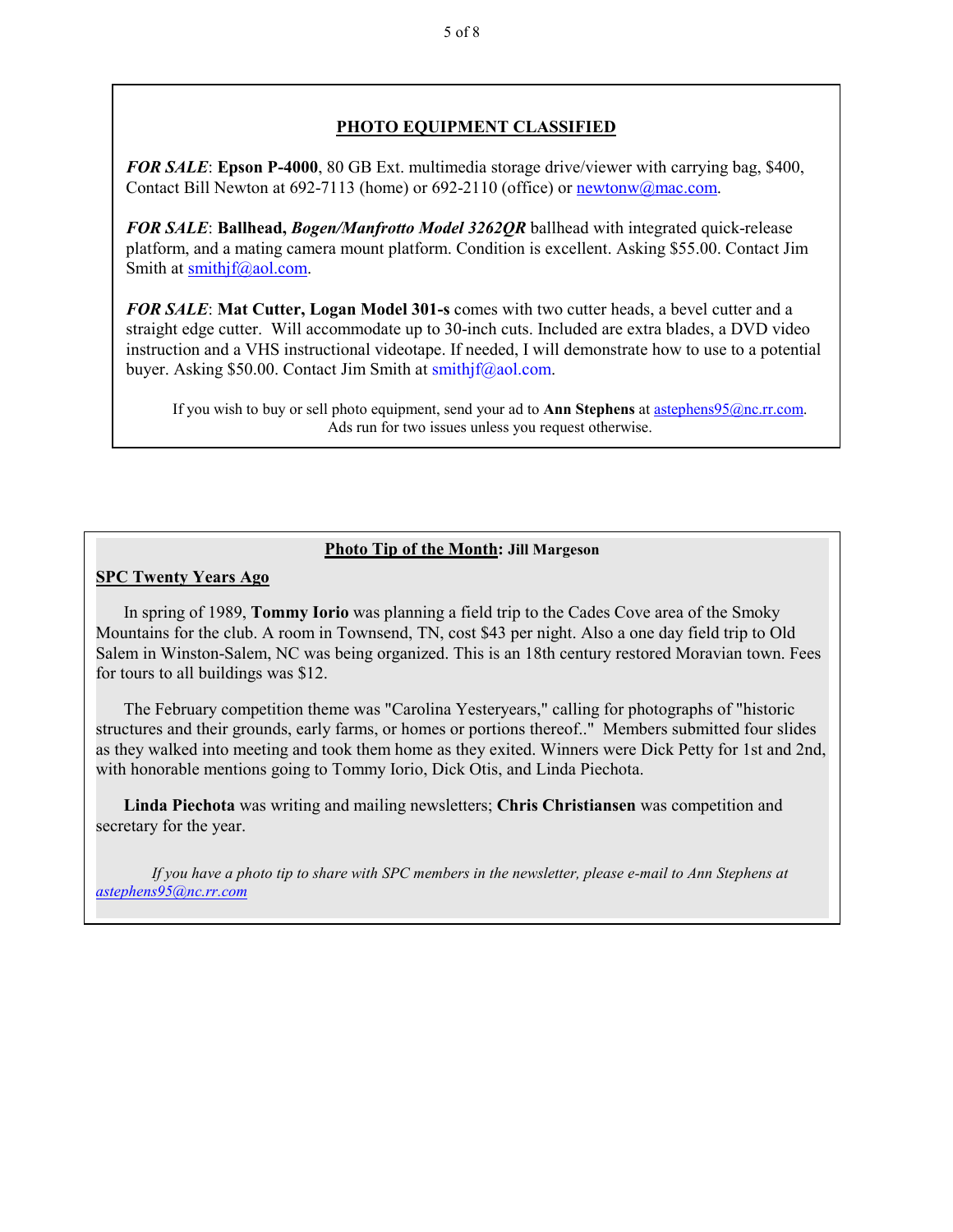# **Sandhills Photography Club Holiday Dinner**

**Table on the Green** Midland Country Club, 2205 Midland Drive, Pinehurst Monday, December 14, 2009, 6:00 PM

#### Hot Hors d'Oeuvres

Crab Bundle/Sweet Potatoes Spring Roll/Chilies Sauce

Salad Mixed Spring Salad, Balsamic Vinaigrette

Dinner – Choice of:

**Fillet of Salmon,**  Broiled with White Wine Lemon Butter, Capers and Orange Segments

> **Sautéed Chicken Breast**  W/ Champagne Sauce, Wine Shallot Reduction

**Pan Seared Filet Mignon**, W/Red Wine Shallots and Mushrooms

Served with Potatoes Au Gratin and Sautéed Vegetables

Dessert Tiramisu Coffee, Tea

Chicken \$22.00, Salmon \$23.00, Filet 5 oz \$25.00 (price includes tax & gratuity) Cash Bar throughout the function

#### **Reservation Form**

Our Holiday Dinner will be held at the Table on the Green again this year. The cost must be prepaid by cash or check. (If check, make payable to the Sandhills Photography Club). Please complete the form below and mail or deliver to:

> Denis Smetana 219 Edinboro Drive Southern Pines, NC 28387

Name\_\_\_\_\_\_\_\_\_\_\_\_\_\_\_\_\_\_\_\_\_\_\_\_\_\_\_\_\_\_\_ Name\_\_\_\_\_\_\_\_\_\_\_\_\_\_\_\_\_\_\_\_\_\_\_\_\_\_\_\_

Entrée

Deadline for this reservation and payment is **November 30, 2009.** 

6 of 8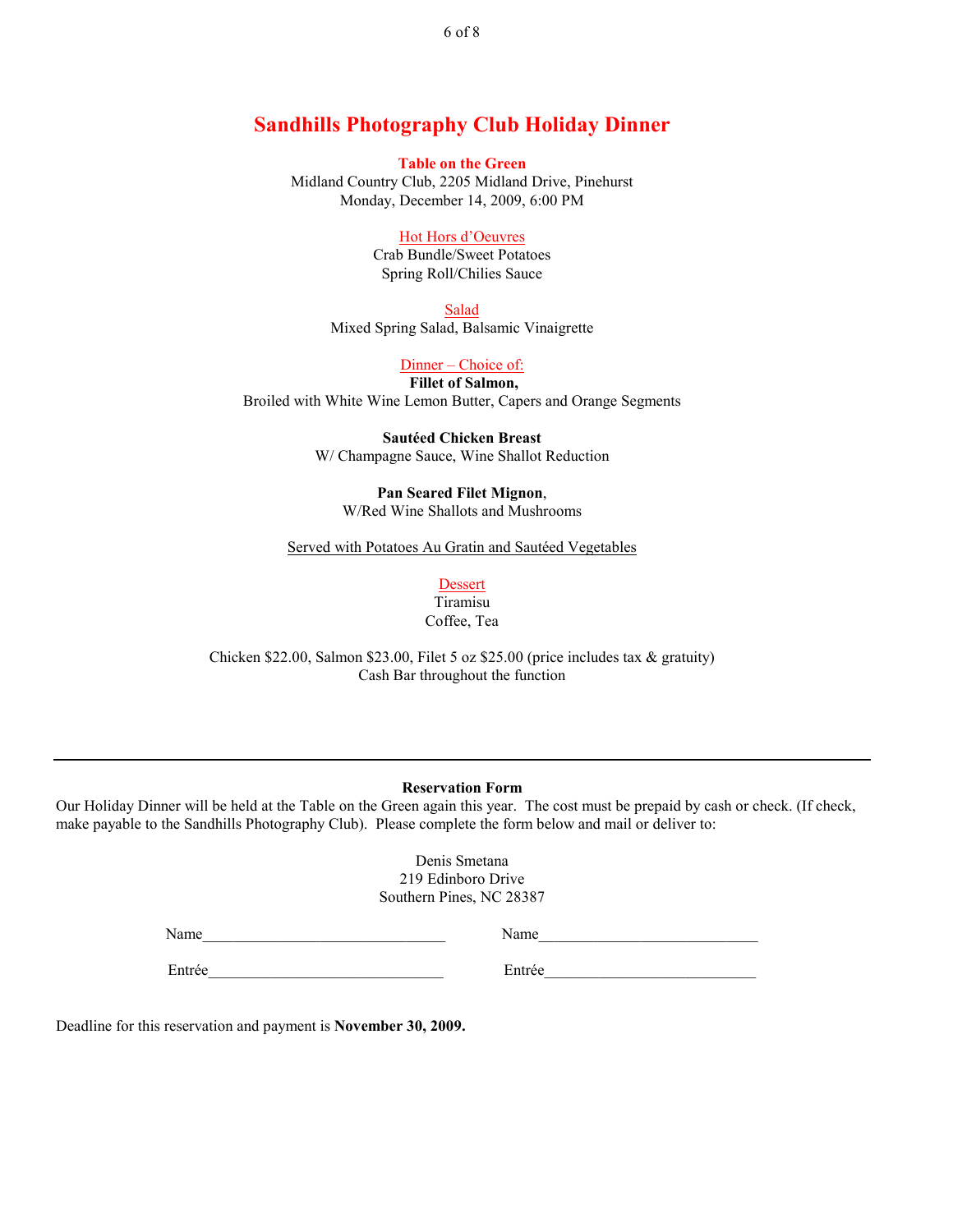#### 7 of 8

# **2010 Competition Topics**

The following topics and descriptions are being provided for you to start working on taking fresh new photos or rummaging around your collection for photos that fit the topic and the time frame.

| <b>Month</b> | Topic / Type                    | <b>Description</b>                                                                                                                                                                                                                                                                                                                                                                    | <b>Entries Allowed &amp;</b><br>Time Frame* |
|--------------|---------------------------------|---------------------------------------------------------------------------------------------------------------------------------------------------------------------------------------------------------------------------------------------------------------------------------------------------------------------------------------------------------------------------------------|---------------------------------------------|
| Feb          | Macro / DIGITAL                 | Macro photography is the art of taking pictures of<br>subjects close up. It can be of relatively large subjects<br>such as a humming bird or of very small subjects such as<br>the eyes of an insect. The picture could also be a small<br>portion of a large object like the patterns of a piece of<br>cloth or portion of a building. The key is getting up close<br>for the photo. | 2 Entries<br>3 Year Limit                   |
| Apr          | Black & White /<br><b>PRINT</b> | This is a chance to show photographs that are enhanced<br>by using black and white photography. Any subject is<br>acceptable as long as the finished print is black and<br>white. Sepia or other color variations will not be<br>accepted.                                                                                                                                            | 2 Entries<br>3 Year Limit                   |
| Jun          | Open / DIGITAL                  | Any subject is acceptable, within competition guidelines.<br>Digital manipulations are limited only to cropping and<br>resizing. Photographs shot in RAW format should be<br>processed "As Shot".                                                                                                                                                                                     | 2 Entries<br>3 Year Limit                   |
| Jul          | Parks / CNLINE                  | Photographs of local, state, or national parks. The image<br>can be of any subject or activity found within a park.<br>This online competition will count towards advancement<br>and awards.                                                                                                                                                                                          | 2 Entries<br>3 Year Limit                   |
| Aug          | Stop Action /<br><b>DIGITAL</b> | Photographs can be of any subject, but must show that<br>you've stopped the activity, action, or motion. Emphasis<br>should be on how well the action is stopped as well as<br>the technical quality of the photograph.                                                                                                                                                               | 2 Entries<br>3 Year Limit                   |
| <b>Oct</b>   | Architectural /<br><b>PRINT</b> | The main subject should be man-made buildings or<br>structures. People and other objects may be included in<br>the photograph, but the main subject should be<br>architectural in nature.                                                                                                                                                                                             | 2 Entries<br>3 Year Limit                   |

\*Subject to change. Version: 1 — Dated: 09/23/09